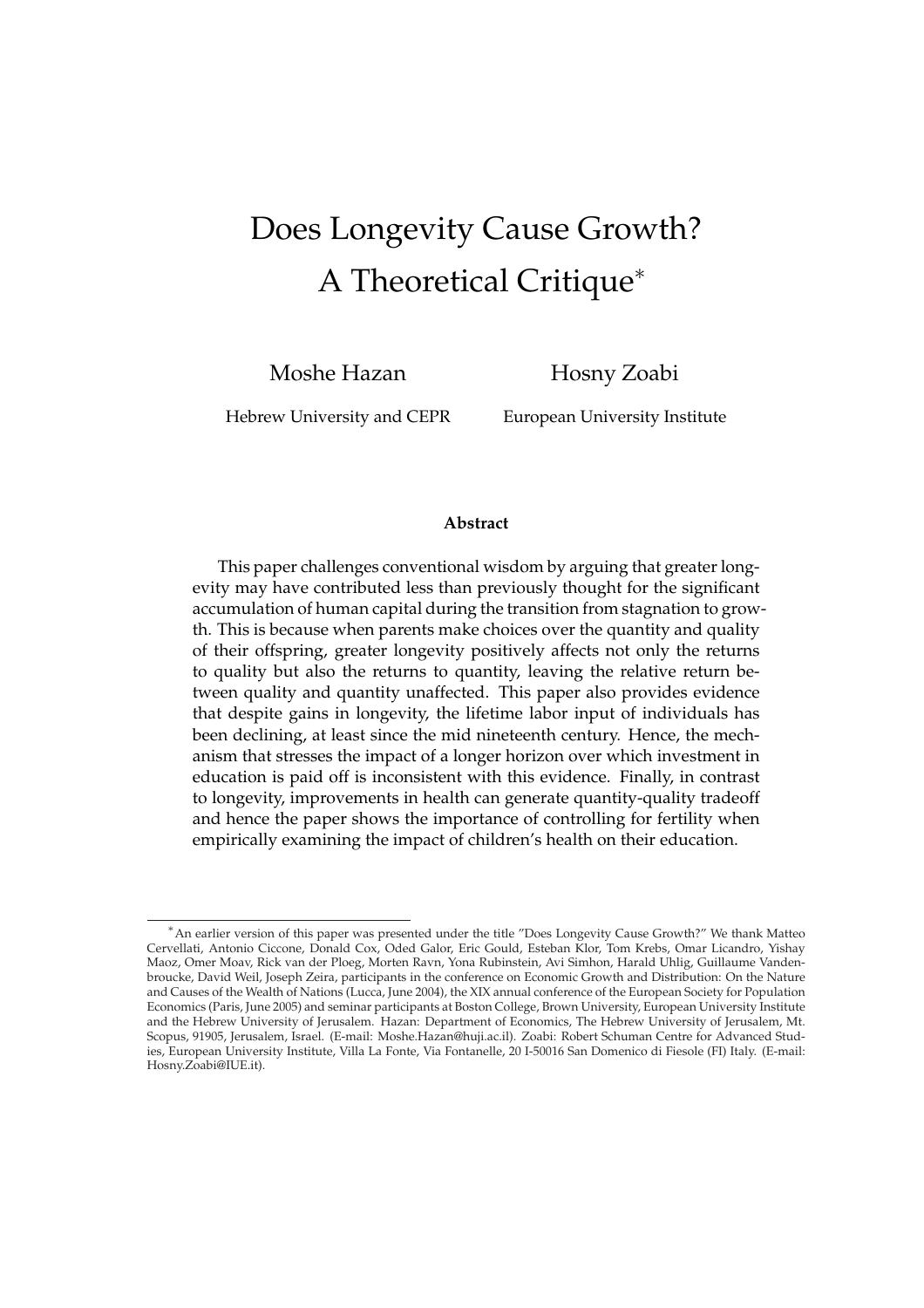## **1 Introduction**

Recent studies have focused on the role of longevity in explaining economic growth through investment in education. These studies have utilized the mechanism of the seminal work of Yoram Ben-Porath (1967), according to which prolonging the period in which individuals may receive returns on their investment spurs investment in human capital (Soares 2005, Cervellati and Sunde 2005).<sup>1</sup> Given the historical relationship among longevity, education, and per-capita output, which have been increasing simultaneously and monotonically since the middle of nineteenth century, it is appealing to suggest that causality runs from longevity to growth through education. This literature, however, has assumed that individuals invest in their own human capital.<sup>2</sup>

Prior to the second half of the nineteenth century, however, education was not widespread. In England, the average years of schooling of the cohort born between 1801-1805 was 2.3 years and rose to 5.2 years for the cohort born between 1852-56 (Matthews, Feinstein and Odling-Smee 1982). Similar patterns are observed for other European countries and the  $US^3$  Furthermore, the high rates of child labor in Europe and the US during the nineteenth century, suggest that parents have had much control over the allocation of their children's time.<sup>4</sup> Hence, at that period, a more reasonable framework would be one in which education choices are made by parents.<sup>5</sup>

Our paper shows that the Ben-Porath (1967) mechanism is less robust than it seems. Moving the decision on education from the individual herself to her parents changes the way households conceive the role of education. When individu-

<sup>&</sup>lt;sup>1</sup>See also de la Croix and Licandro (1999), Kalemli-Ozcan, Ryder and Weil (2000), Boucekkine, de la Croix and Licandro (2002, 2003), among others.

 $2$ In Soares (2005) parents invest in their children's human capital as well as in their own. We compare his work to ours below.

<sup>&</sup>lt;sup>3</sup>See Flora, Kraus and Pfenning (1983) for Europe and US Bureau of the Census (1975) for the US.

<sup>&</sup>lt;sup>4</sup>See Basu (1999) and the references therein. All the empirical literature that investigate the phenomenon of child labor, either in the past of the nowadays developed economies or in contemporary developing economies, assumes that parents allocate the time of their children between child labor and schooling.

<sup>&</sup>lt;sup>5</sup>This is not to say that individuals do not invest in their own human capital. However, we argue that the major part of investment in human capital at that time was done by parents.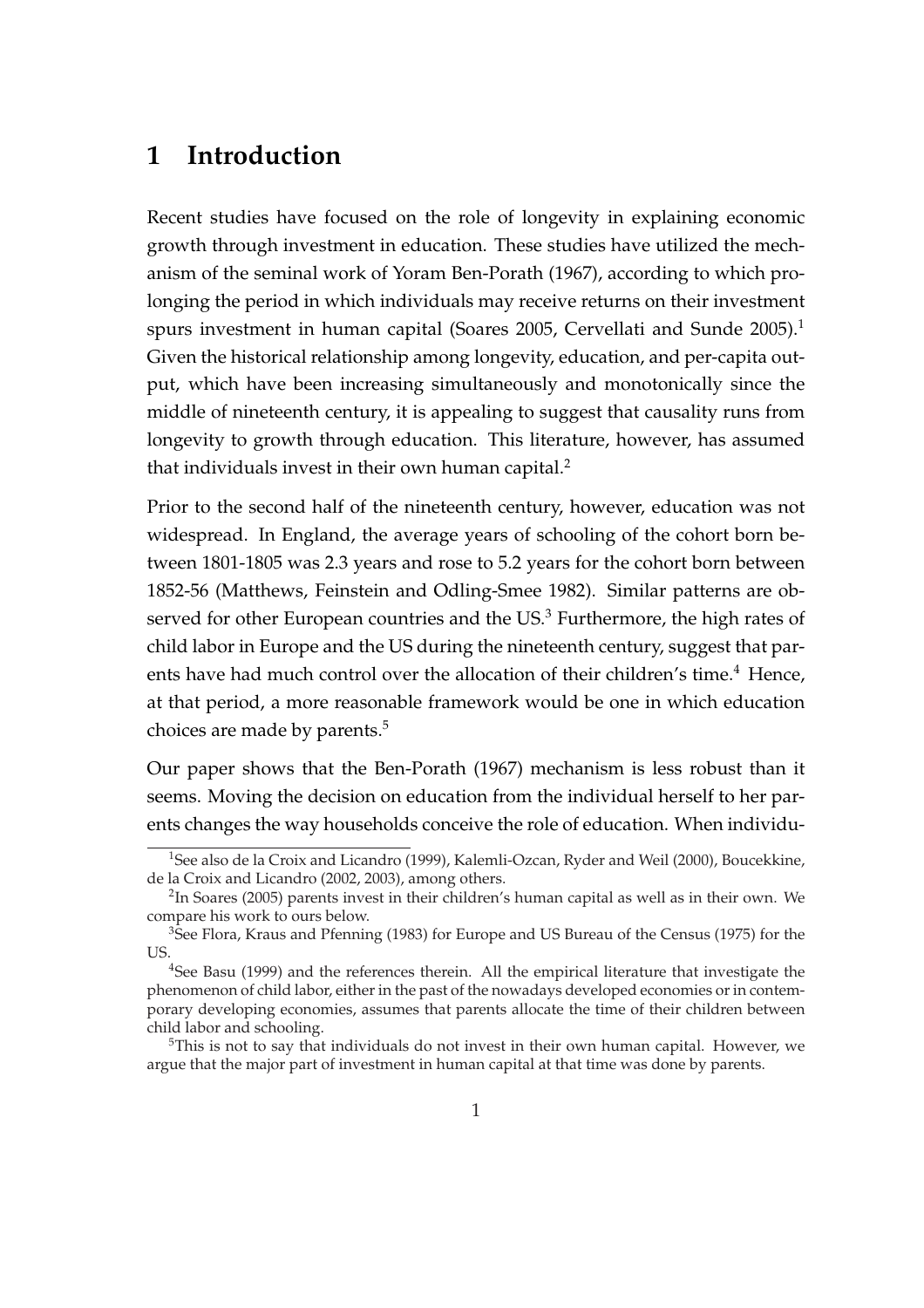als choose their own level of education, they do so in order to maximize lifetime utility from consumption, i.e., they conceive education as an investment good. However, when parents choose the level of education of their children, they conceive the education of their children as a consumption good, as parents enjoy seeing their children educated. Since the utility function of the parents exhibits some degree of substitutability among all consumption goods, it is not necessary that an increase in the longevity of the children induces parents to choose more education for their children.<sup>6</sup>

Moreover, parents do not choose the level of education of their children solely, but in combination with fertility choice. Indeed, the vast majority of the literature that emphasizes the role of human capital as the prime cause for the transition from stagnation to growth have assumed such a framework.<sup>7</sup> Within this framework, several papers have conjectured that the Ben-Porath mechanism would remain valid. In particular, Galor and Weil (1999) write,

A fall in mortality, raises the rate of return on investments in child's human capital and thus can induce households to make quality-quantity trade-offs. (p. 153)

Similarly, Kalemli-Ozcan et al. (2000) have modeled the relationship among life expectancy and human capital by assuming that individuals invest in their own human capital. Yet, they conjecture,

In a more complex model, education choices would be made by parents who maximize an intergenerational utility function, and choices over education would be integrated with the fertility decision. The key effect on which we focus − that increasing life expectancy would raise the period over which investments in schooling are paid off, and thus raise the optimal quantity of schooling would still be present in such a model. (p. 4)

 ${}^{6}$ In section 2.1 we formally derive the conditions under which the Ben-Porath (1967) mechanism holds in the framework in which parents choose the level of education of their children.

<sup>7</sup>See Becker, Murphy and Tamura (1990), Ehrlich and Lui (1991), Galor and Weil (2000), Galor and Moav (2002), Greenwood and Seshadri (2002), Hazan and Berdugo (2002), Lucas (2002), Doepke (2004), Doepke and Zilibotti (2005), among others.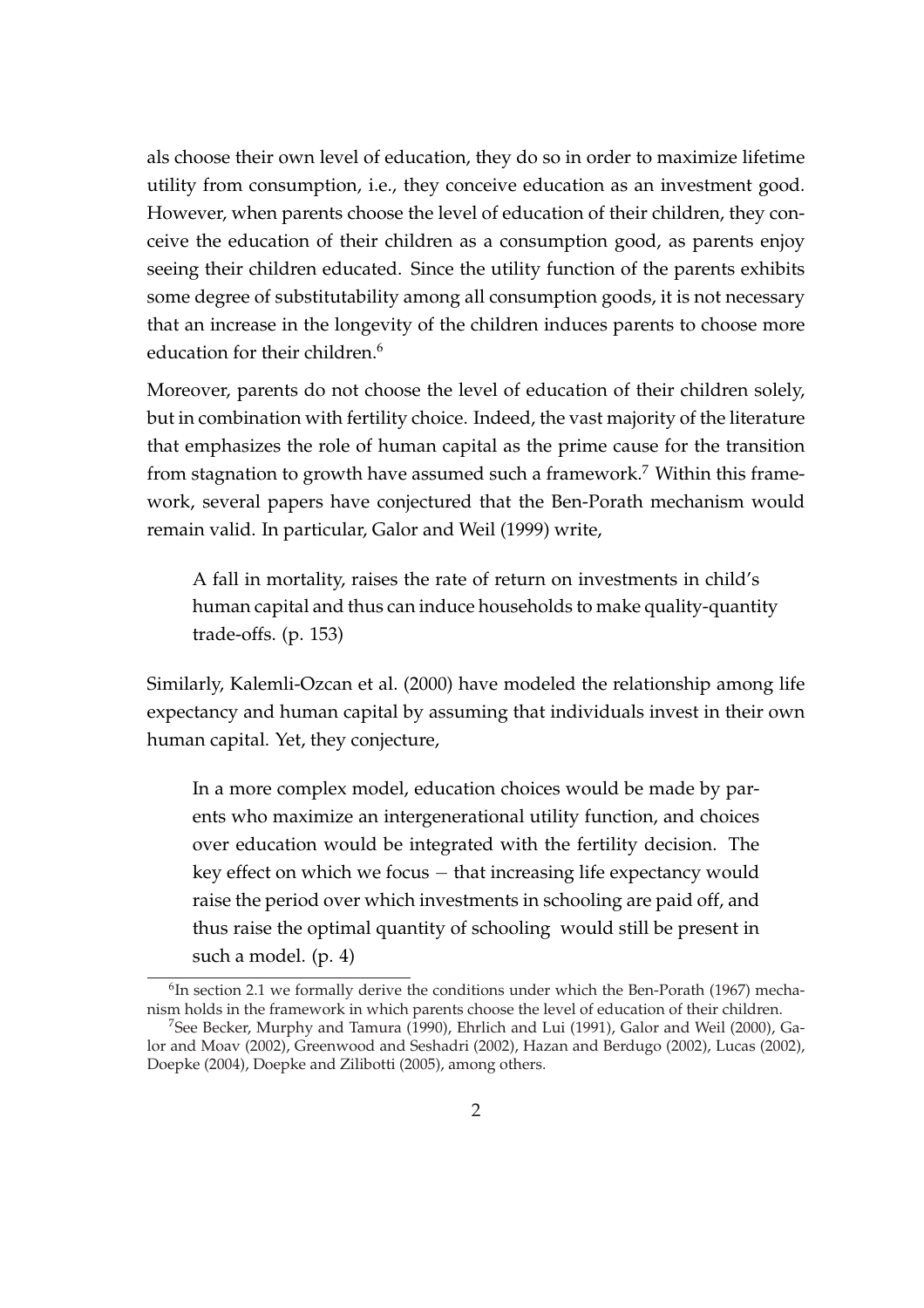Our paper shows that this intuition is misleading and that the Ben-Porath mechanism may fail to hold once parents make choices over education and fertility. An important contribution of the paper is to point out that greater longevity of children increases not only the returns to eduction but also the returns to fertility as each child lives longer. We show that if parental preferences are defined over the full income of their children, as in Galor and Weil (2000), an increase in children's longevity increases each child's income proportionally, irrespective of her level of education. Thus, it does not change the relative return between education (quality) and fertility (quantity) and, hence, does not cause any increase in the level of education chosen by the parents. $8$  We call this the "neutrality result."

The question mark on the Ben-Porath (1967) mechanism is strengthened by a careful examination of the data. In particular, this mechanism implies that as individuals live longer, their total labor input over their lifetime increases. Hazan (2006) estimates the expected working hours over the lifetime of nine consecutive cohorts of American men born between 1840 and 1920. He assumes that individuals calculate their expectations at age 5, the age at which formal education begins, under the assumption that the age of entry to the labor market is 20 years old.<sup>9</sup> His results, presented in figure 1, show that despite a gain of nearly 13 years in the expectations of life at age 5 (51.67 for the oldest cohort, vs. 64.55 for the youngest cohort), the expected working hours over the lifetime have declined from nearly 108,000 hours to less than 87,000 between the oldest and the youngest cohorts, a decline of more than 20 percent in total labor input. Hence we argue that the Ben-Porath (1967) mechanism fails to meet its necessary condition.

Ehrlich and Lui (1991) and Soares (2005) explore the effect of longevity on growth via investment in education in models where fertility is endogenous. In Ehrlich and Lui (1991), the optimal number of surviving children is the minimum that one can obtain, which they assume to be one. As the surviving probability of children increases, the required number of births decreases to assure one survivor

 $8$ Moav (2005) discusses this result without formalizing it.

<sup>9</sup>Note that this assumption introduces a *downward* bias if the average age of entry to the labor market is less than 20 years old. Since average age of entry to the labor market was well below 20 for most of the cohorts at study and has been increasing over time, Hazan (2006) *underestimates* the change in total labor input across the cohorts.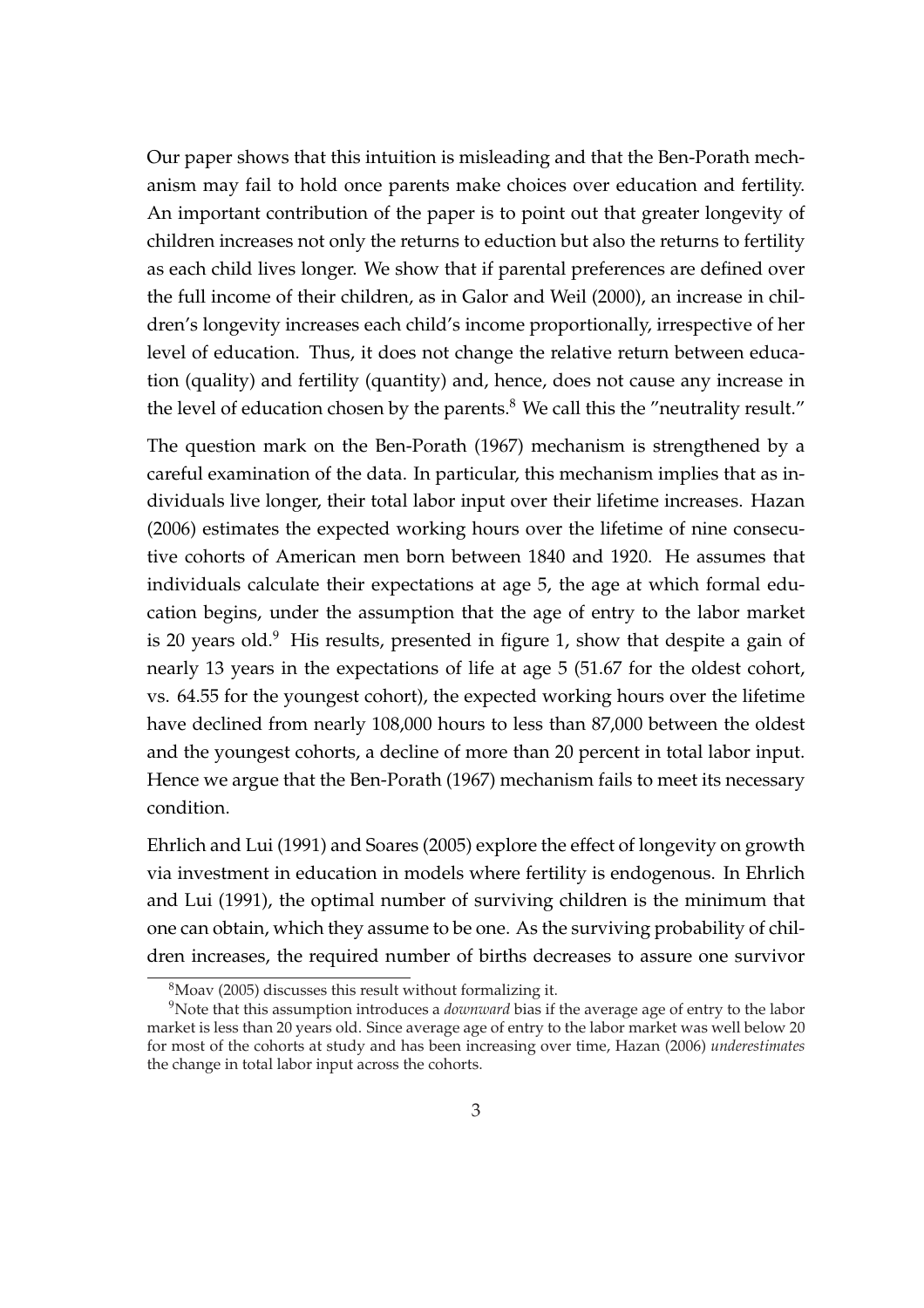child. The resources freed are allocated to all normal goods, among them consumption at old age. Since the later is provided by the survivor child, the parent increases the investment in the eduction of her child. In Soares (2005) longevity affects investment in eduction via three channels. First, since individuals invest in their own human capital, gains in longevity induce higher investment in education as in the classic mechanism of Ben-Porath. Second, as parents become more educated they also become more productive in educating their children. Finally, Soares assumes that as children's longevity increases, the elasticity of altruism with respect to quantity decreases and therefore parents reduce fertility. The freed resources may be channelled to children's education.

Formal evidence on the casual effect of longevity on growth in general and on fertility and education in particular is given by two recent papers by Acemoglu and Johnson (2005), and Lorentzen, McMillan and Wacziarg (2005). Acemoglu and Johnson (2005) build an instrument for life expectancy using the pre-intervention distribution of mortality from various diseases around the world and the dates of global health interventions that began in the 1940s. Interestingly, Acemoglu and Johnson (2005) find a positive effect of life expectancy on fertility and no effect of life expectancy on schooling. Lorentzen et al. (2005) pursue a structural econometric approach to explore the effect of adult mortality on economic development. In contrast to Acemoglu and Johnson (2005), they find that adult mortality positively affect fertility. Nonetheless, they too find that "human-capital investments, as measured by enrollment levels, do not seem to play a substantial role" (p. 28).

The discussion above weakens the argument that longevity have had a positive effect on the acquisition of human capital during the transition from stagnation to growth. However, the strong positive correlation among the two variables suggests that there might have been a third variable that has affected both education and longevity. One such variable may be health. $10$  Health as a determinant of growth has been analyzed in two strands in the literature. The first strand as-

 $10$ Although longevity and health have been used by the empirical literature interchangeably, at the theoretical level they are differentiated because longevity measures the length of life while health measures one's physiological condition at a given point in time. In the context of this paper, longevity measures the length of productive life whereas health measures labor productivity per unit of time.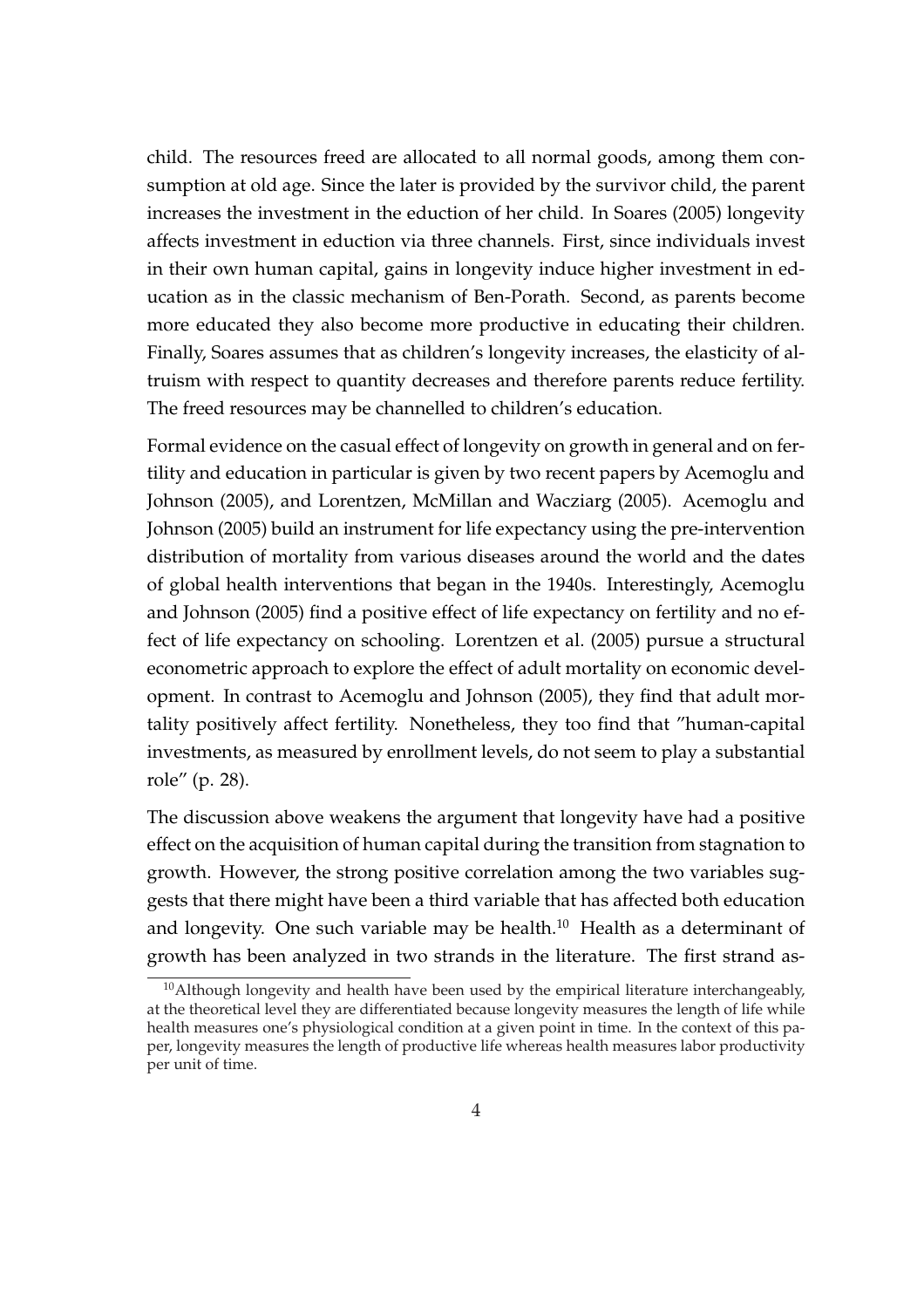sesses the direct effect of health on productivity. Seminal contributions are Fogel (1994) and Shastry and Weil  $(2003).<sup>11</sup>$  The second strand is closer to our argument as it assesses the indirect effect of health on income through education. Alderman, Behrman, Lavy and Menon (2001), Bleakley (2003), Miguel and Kremer (2004) and Behrman and Rosenzweig (2004) estimate the impact of health on education. Most of this literature finds positive causal effect running from health to education. Closest to our argument comes the paper by Bleakley and Lange (2005) that finds that the eradication of hookworm disease in the American South circa 1910 led to an increase in school attendance and literacy rates, substantial gains in income and a reduction in fertility.

We incorporate health into the model by assuming that it joins education as an input in the production of human capital. We assume that the production function exhibits positive and decreasing marginal product in health and education and that the two inputs are complements. A naïve conclusion would be that the complementarity assumption is sufficient to assure that improvements in health would increase the investment in quality. Health improvements, however, not only increase the return on quality but also raise the level of human capital, i.e., the return on quantity. Consequently, the optimal level of education will rise only if the return on quality increases by more than the return on quantity. Specifically, this would be the case if the degree of complementarity between health and education is sufficiently high. Although the effect of health improvements on schooling is an empirical matter, our contribution here is to show the importance of controlling for fertility choice when empirically investigating this question. Notably, all of the aforementioned papers have ignored the endogeneity of fertility but Bleakley and Lange (2005) who explicitly examine the effect of health improvement on education and fertility.

Finally, our analysis suggests a plausible explanation for the observed positive

 $11$  Fogel (1994) estimates the increase in energy available to the British population between 1790 and 1980 and argues that the increase in caloric intake boosted labor-force participation and the intensity of work per hour. Fogel traces roughly one-third of per-capita income growth in England during that period to this increase in labor input. Similarly, using current cross-country data, Shastry and Weil (2003) estimate the direct contribution of health to cross-country differences in per-capita output and find that health may account for one-third of the variation that is left unexplained by other measures of factor accumulation.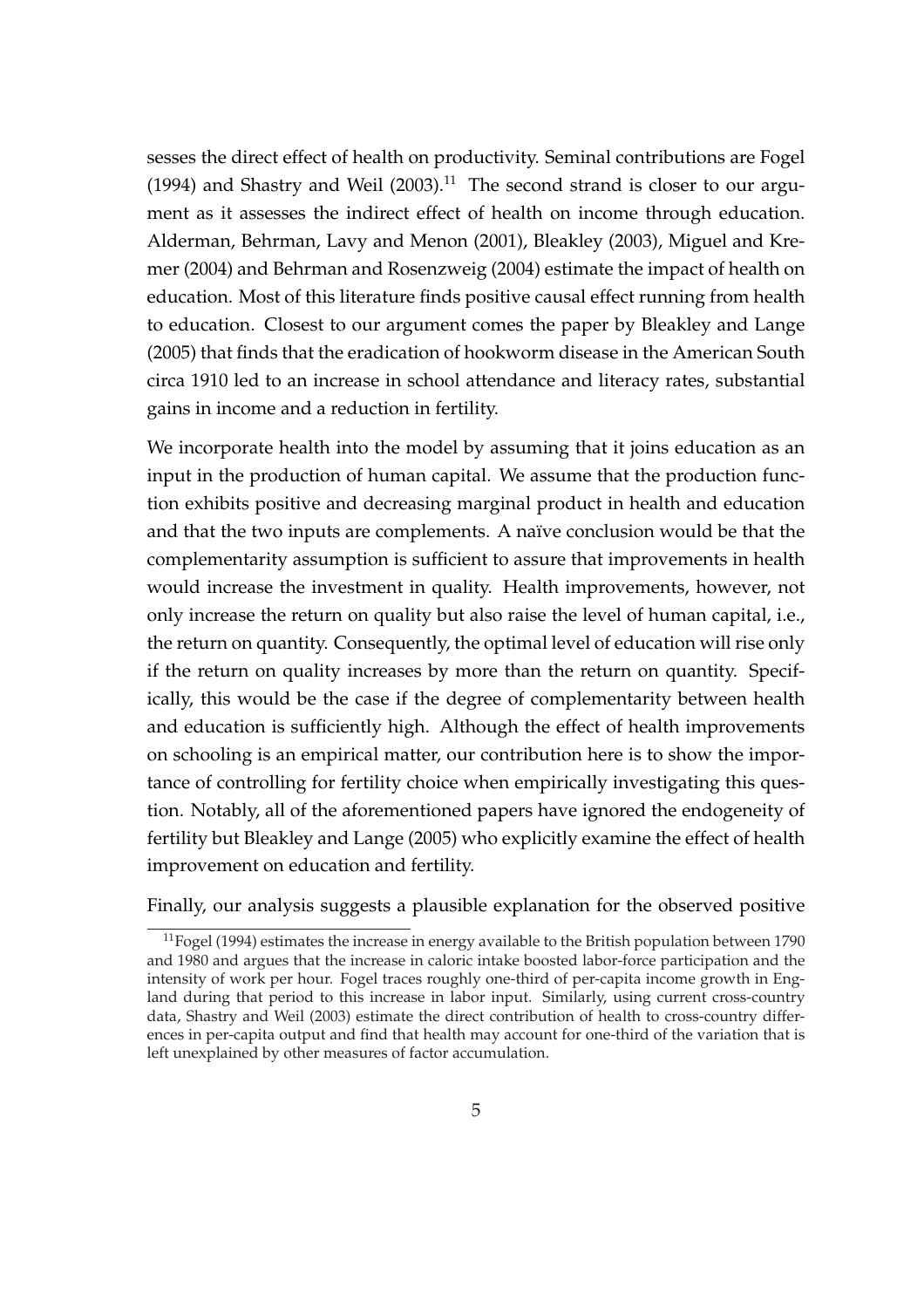correlation among longevity and education. Indeed, if the improvements in children's health affect the returns to quality by more than the returns to quantity, then our theory suggests a causal effect, running from better health to higher investment in education. At the same time, evidence suggests that better health at childhood promotes longer life (Costa and Steckel 1997).

The rest of the paper is organized as follows. Section 2 formalizes our arguments, Section 3 portrays the evolution of the economy along the transition form stagnation to growth, building on the economic relations presented in section 2. Section 4 presents some concluding remarks.

## **2 The Model**

The model consists of two periods, t and  $t + 1$ , and there is no discounting of the future by any agent. It is assumed that a representative adult possesses linear technology, making marginal productivity constant and is set equal to 1. At the beginning of period  $t$ , she decides how much to consume,  $c_t$ , how many children to have,  $n_t$ , and how much education to give each child,  $e_{t+1}$ . The adult lives a fraction  $\pi_t$  of period t and is endowed with  $h_t$  units of human capital. Thus, she divides her full income, between childraising and consumption.<sup>12</sup>

Let  $\tau + e_{t+1}$  be the time cost for an adult of producing a child with education level  $e_{t+1}$ . That is,  $\tau$  is the time needed to raise a child irrespective of quality and  $e_{t+1}$ is the time devoted to each child's education. Hence, the time-cost of raising  $n_t$ children at education level  $e_{t+1}$  is  $(\tau + e_{t+1})n_t$ . In period  $t+1$ , each child becomes an adult who lives a fraction  $\pi_{t+1}$  of the period.

Each level of education is translated into human capital according to the production function  $h(e)$ , where  $h(\cdot)$  is assumed to be twice continuously differentiable, strictly increasing, and strictly concave.

 $12$ Kalemli-Ozcan (2002) argues that when there is a precautionary demand for children, declining child mortality-another important aspect of increase in life expectancy-may have a strong negative effect on fertility and a positive effect on education. Doepke (2005) shows quantitatively that the incorporation of sequential fertility choice eliminates the impact of the decline in child mortality on fertility. We abstract from uncertainty in order to focus on the (deterministic) effect of longer productive lives of children on the decisions of their parents.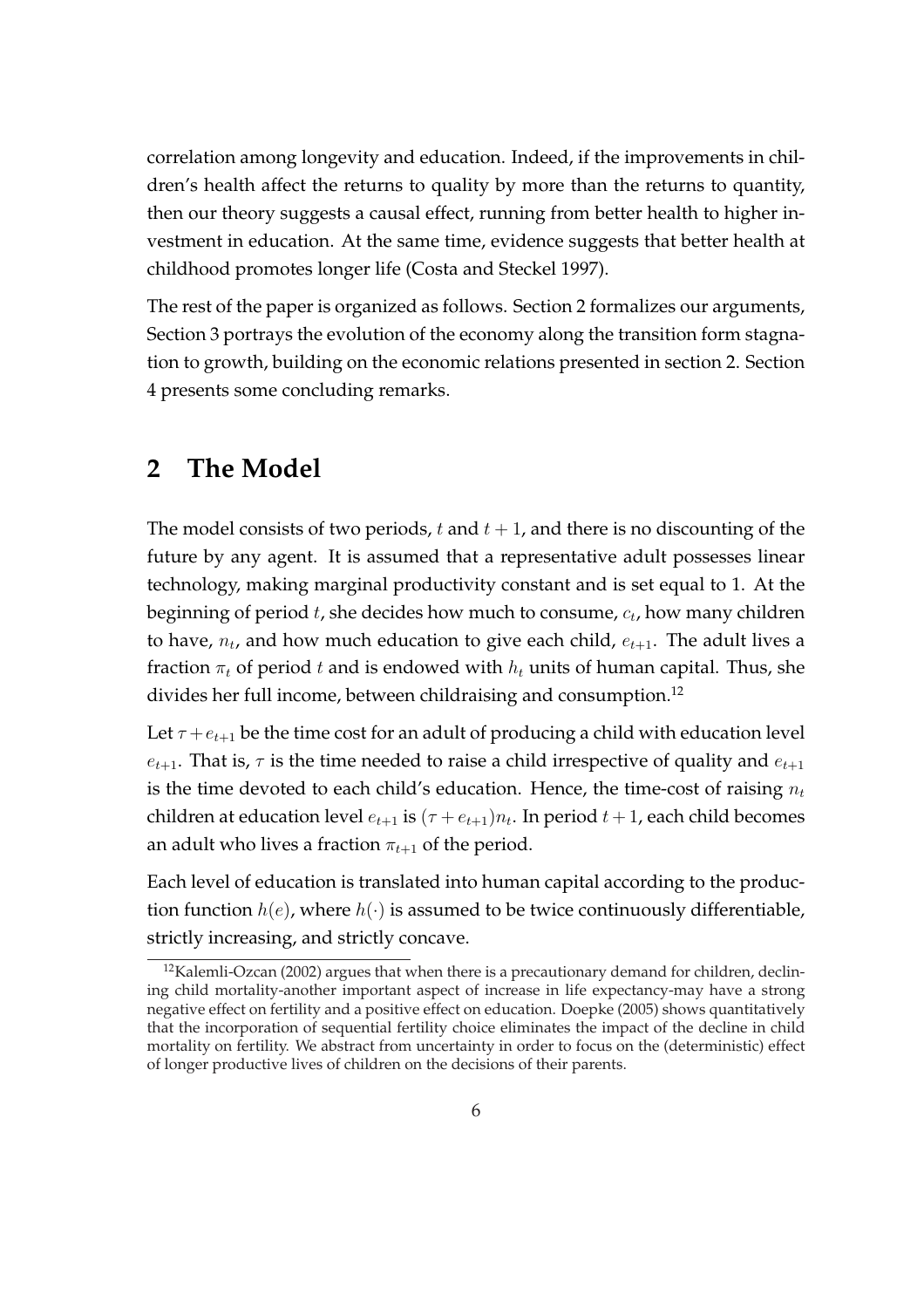Parental utility is denoted by  $W_t = W(c_t, n_t \pi_{t+1} h(e_{t+1}))$ , i.e., the parent's preferences are defined over household consumption as well as the full income of her offspring. Following Becker (1991), we assume that  $W_t$  is separable. Thus:

$$
W_t = U(c_t) + V(n_t \pi_{t+1} h(e_{t+1}))
$$
\n(1)

where  $U$  and  $V$  are both twice continuously differentiable, strictly increasing, and strictly concave.<sup>13</sup>

The adult in period  $t$  faces the following budget constraint:

$$
\pi_t h_t = c_t + (\tau + e_{t+1}) n_t h_t \tag{2}
$$

#### **2.1 Longevity and Exogenous Fertility**

In order to examine the mechanism proposed in Ben-Porath (1967) in a framework in which the parent chooses the level of education of her children, we assume in this section that fertility is exogenous. To simplify, we set  $n_t = 1$ . Maximizing (1) with respect to (2) yields the following first-order condition:<sup>14</sup>

$$
U'(c_t)h_t = V'(\pi_{t+1}h(e_{t+1}))\pi_{t+1}h'(e_{t+1})
$$
\n(3)

The left-hand side (henceforth: LHS) of (3) is the marginal cost of educating a child, measured in terms of the loss of utility from foregone consumption, and the right-hand side (henceforth: RHS) of (3) is the marginal utility of educating a child in terms of the utility gain from an increase in the child's full income. Note that the LHS of (3) is continuously increasing in  $e_{t+1}$  while the RHS of (3) is continuously decreasing in  $e_{t+1}$ . We assume the existence of an interior solution, denoted by  $e_{t+1}^*$ , that satisfies (3).

The LHS of (3) is independent of the longevity of the child,  $\pi_{t+1}$ , whereas the RHS of (3) may decrease, increase, or be independent of  $\pi_{t+1}$ . Note that the RHS of (3)

<sup>&</sup>lt;sup>13</sup>Note that nothing hinges on the separability of  $U$  and  $V$ .

<sup>&</sup>lt;sup>14</sup>To highlight the role of longevity, we focus on an interior solution for  $e$  throughout section 2.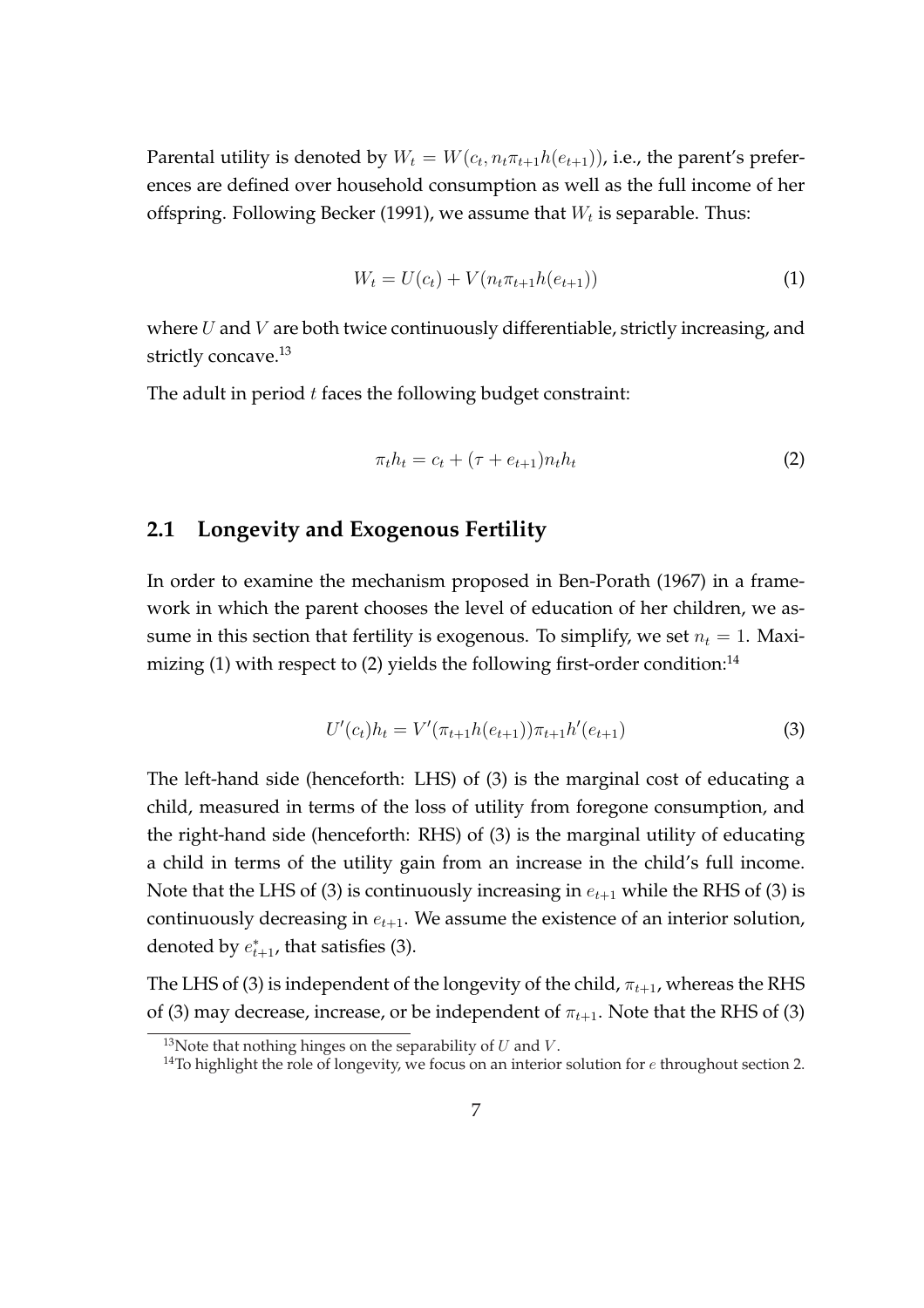is composed of two elements. The first element,  $V'(\pi_{t+1}h(e_{t+1}))$ , is the marginal utility that a parent derives from the child's full income. The second element,  $\pi_{t+1} h'(e_{t+1})$ , is the change in the child's full income for a marginal increase in education as life prolongs. Since the two elements act in opposite directions, the Ben-Porath mechanism is not robust to the assumption who chooses the optimal level of education. The rationale is that when individuals choose their own level of education, they do so in order to maximize lifetime utility from consumption, i.e., they conceive education as an investment good. However, when parents choose the level of education of their children, they conceive the education of their children as a consumption good, as parents enjoy seeing their children educated. Since the utility function of the parents exhibits some degree of substitutability among all consumption goods, it is not necessary that an increase in the longevity of the children induces parents to choose more education for their children.

Therefore, an increase in the longevity of the child has a positive effect on education if and only if:

$$
-V''(\pi_{t+1}h(e_{t+1}))\frac{(\pi_{t+1}h(e_{t+1}))}{V'((\pi_{t+1}h(e_{t+1}))} < 1.15\tag{4}
$$

This elicits the following proposition:

**Proposition 1** *"The Modified Ben-Porath Mechanism." When fertility is exogenous, an increase in children's longevity increases the optimal educational level if and only if Inequality* (4) *holds.*

#### **2.2 Longevity and Endogenous Fertility**

By treating education and fertility as a parental choice, we obtain the following first-order conditions:

<sup>&</sup>lt;sup>15</sup>Note that the LHS of Inequality (4) is the elasticity of  $V'(\cdot)$  with respect to  $\pi_{t+1}h(\cdot)$ . Therefore, Inequality (4) implies that the percentage change in  $\pi_{t+1}h(\cdot)$  is greater than that of  $V'(\cdot)$ for a marginal increase in education. For example, the CRRA utility function,  $W_t = \frac{1}{1-\gamma} c_t^{1-\gamma} +$  $\frac{1}{1-\gamma}(\pi_{t+1}h(e_{t+1}))^{1-\gamma}$  with  $\gamma < 1$  satisfies Inequality (4).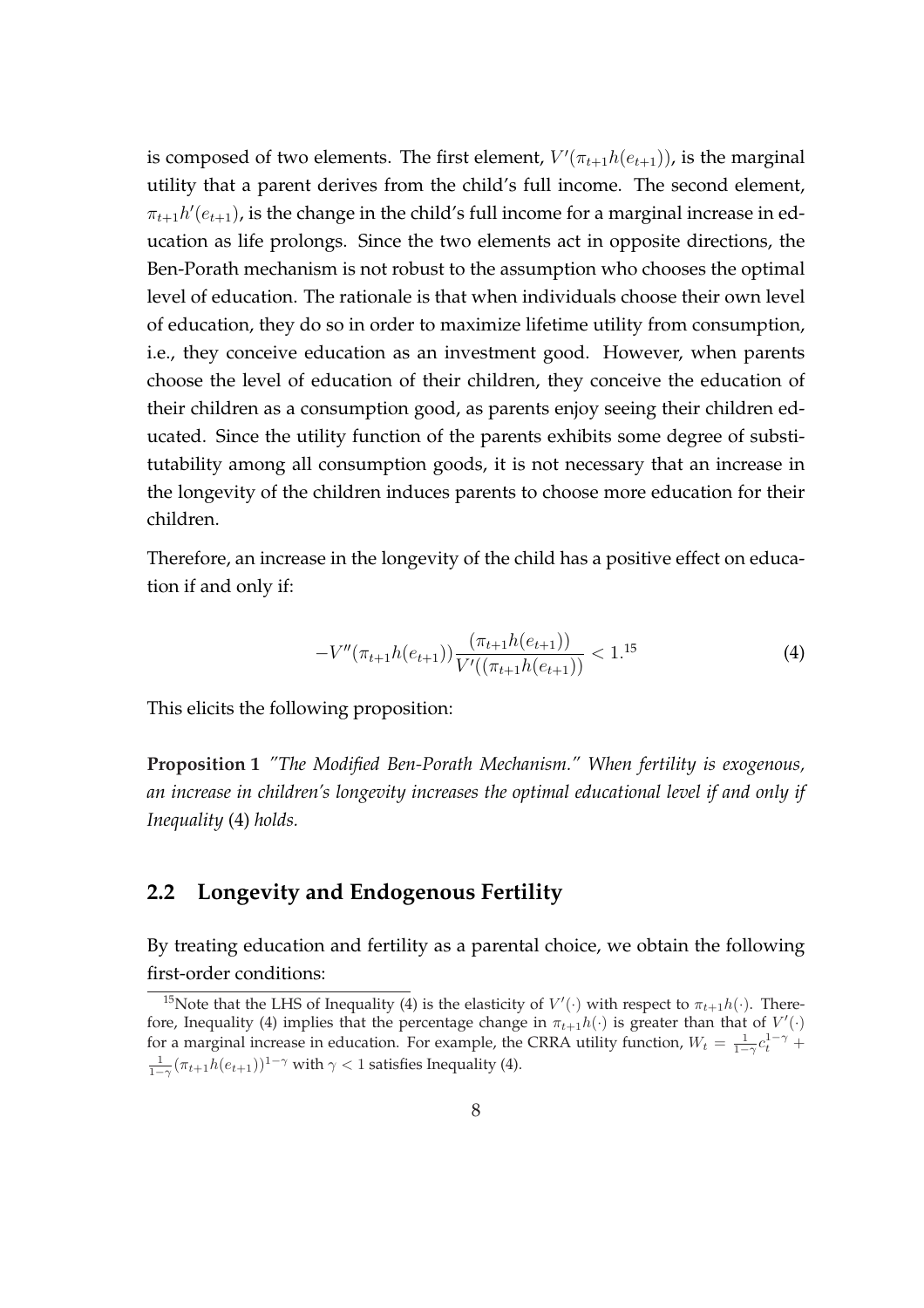$$
U'(c_t)n_t h_t = V'(n_t \pi_{t+1} h(e_{t+1})) n_t \pi_{t+1} h'(e_{t+1})
$$
\n
$$
(5)
$$

and

$$
U'(c_t)(\tau + e_{t+1})h_t = V'(n_t \pi_{t+1} h(e_{t+1}))\pi_{t+1} h(e_{t+1})
$$
\n(6)

Note that (5) resembles (3) except that fertility is endogenous. The LHS of (6) is the marginal cost of children, measured in the utility loss from foregone consumption, and RHS of (6) is the marginal utility from children, measured in the utility gain from an increase in the children's full income. Solving (5) and (6) yields:

$$
\frac{1}{\tau + e_{t+1}} = \frac{h'(e_{t+1})}{h(e_{t+1})}
$$
\n(7)

where the LHS of (7) is the relative price of education in terms of fertility and the RHS of (7) is the marginal rate of substitution between education and fertility. Note that the marginal rate of substitution between education and fertility is independent of children's longevity because longevity has a symmetrical effect on the marginal utility from fertility and the marginal utility from education. This leads us to the following proposition:

**Proposition 2** *"The Neutrality Result." When fertility is endogenous, an increase in children's longevity has no effect on the optimal level of education.*

Proposition 2 suggests that the positive effect of the prolongation of productive life on the acquisition of human capital obtained in growth models is dependent either on the assumption that fertility is exogenous when inequality (4) holds, or on non-homothetic preferences of parents.<sup>16</sup> Notice that even if parental preferences are non-homothetic, the neutrality result suggests that quantitatively, the

<sup>&</sup>lt;sup>16</sup>The result derived here relies on the homothetic preferences of parents with respect to the quantity and quality of their children. Specifically, we could rewrite the utility function as  $W_t =$  $U(c_t) + V(\pi_{t+1}n_t, \pi_{t+1}h(e_{t+1}))$ . If  $(V_1/V_2)$  is independent of  $\pi_{t+1}$  the neutrality result follows.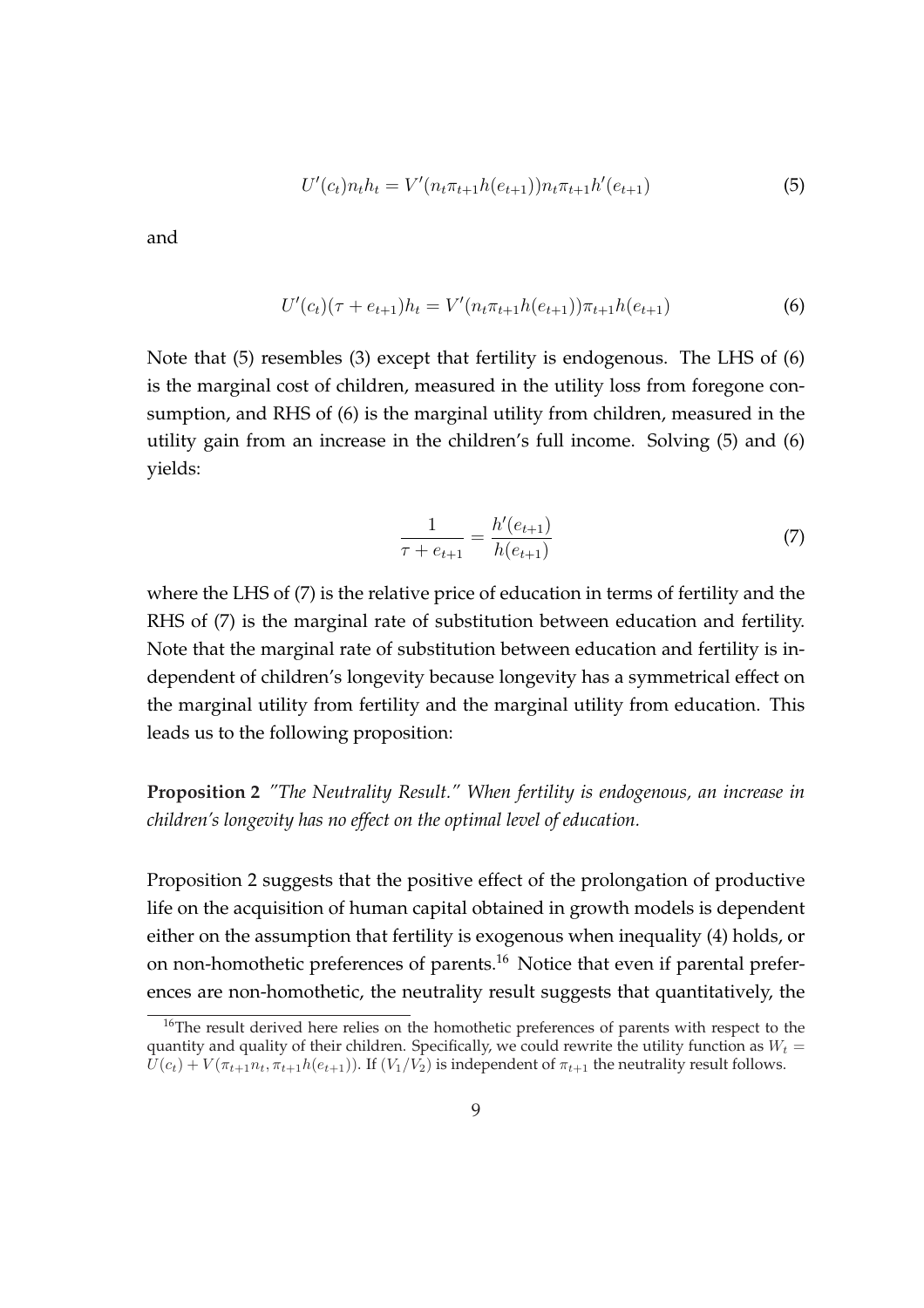effect of greater longevity is less than previously emphasized in the literature. This is because the literature has ignored the positive effect of longevity on the returns to quantity. Increases in longevity may also affect the wage profile over the life cycle. A well known fact from the labor literature is that labor earnings over the life cycle are hump-shaped. In contrast, for simplicity, our model assumes that wages are constant over the life cycle. Notice, however, that as long as wages increase proportionally over the life cycle for all levels of education, our analysis remains valid.<sup>17</sup>

#### **2.3 Health and Endogenous Fertility**

In this part we examine whether improvements in health can account for the accumulation of human capital. In view of the evidence surveyed in the Introduction, the most general way to incorporate health into our analysis is to assume that health is an input in the production of human capital. Technically,  $h = h(e_{t+1}, \theta_{t+1})$  where  $\theta_{t+1}$  is the level of health of each child and  $h(e_{t+1}, \theta_{t+1})$  is an increasing and strictly concave function of both arguments. Furthermore, we assume that education and health are complements in the production of human capital, i.e.,  $h_{e\theta}(e_{t+1}, \theta_{t+1}) > 0$ . By solving the maximization problem in section 2.2 with the modified human-capital production function, we obtain:

$$
\frac{1}{\tau + e_{t+1}} = \frac{h_e(e_{t+1}, \theta_{t+1})}{h(e_{t+1}, \theta_{t+1})}
$$
(8)

Note that for a given value for  $\theta_{t+1}$ , (8) has a unique solution for  $e_{t+1}$ . Inspection of the solution suggests another counterintuitive result. While one may think that the complementarity of health and education suffices to ensure that improvements in health will tip the coin in favor of quality at the expense of quantity, this is not necessarily so. Inspection of the RHS of (8) suggests that although improvement in health increases the marginal return on quality, it also increases the marginal return on quantity. Thus, the marginal rate of substitution between the

<sup>&</sup>lt;sup>17</sup>Formally, suppose one posits the following Mincer wage regression:  $lnw_i = \alpha_0 +$  $\alpha_1$ schooling<sub>i</sub> +  $\alpha_2$ age<sub>i</sub> +  $\alpha_3$ age<sup>2</sup><sub>i</sub> +  $\alpha_4$ (schooling<sub>i</sub> · age<sub>i</sub>) +  $\epsilon_i$ . As long as  $\alpha_4 = 0$ , the neutrality result holds.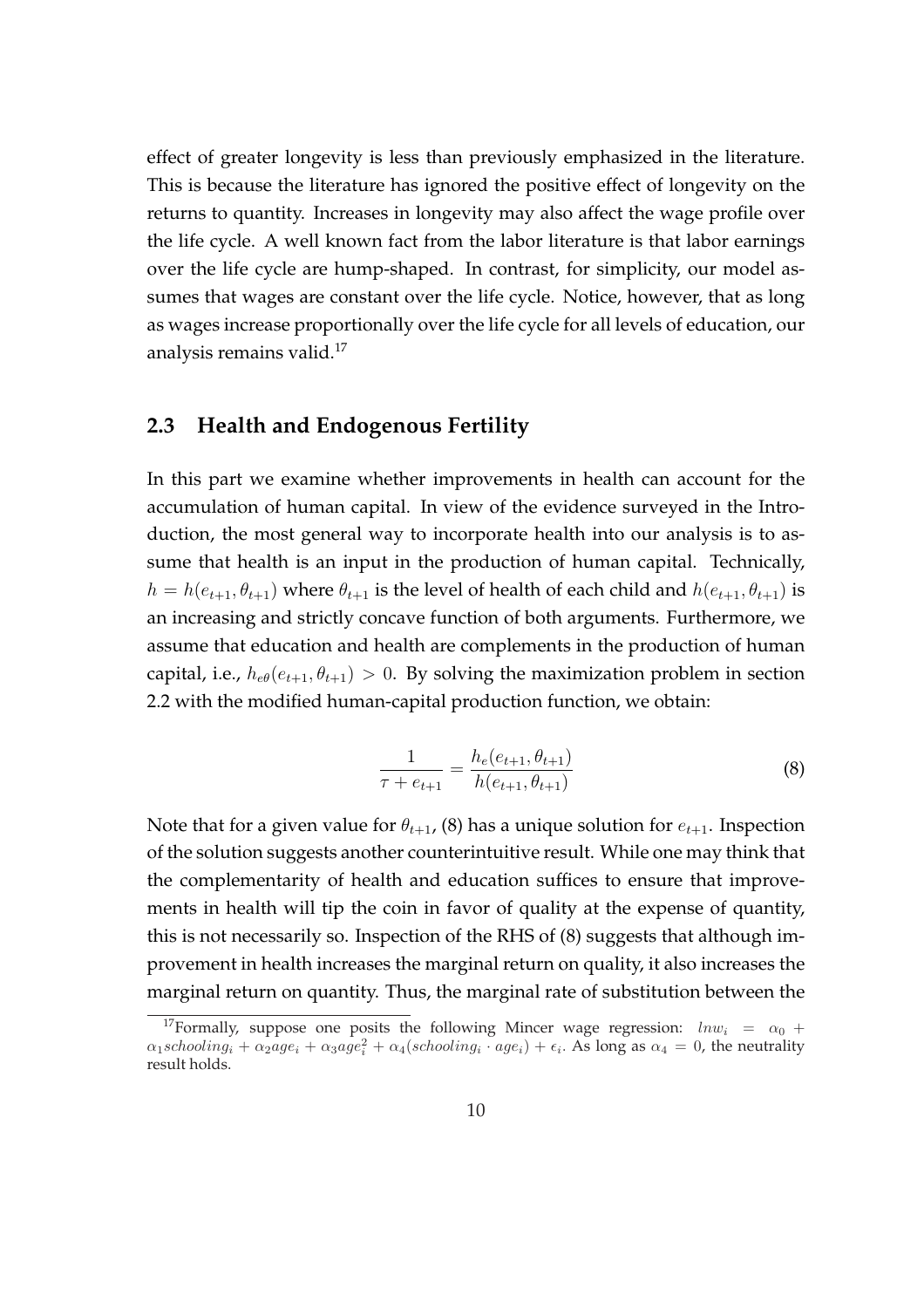two may increase, decrease, or remain unchanged. Thus, our theory shows the importance of controlling for fertility when empirically examining the impact of health on education.

Formally, health improvements will have a positive effect on education investment if and only if:

$$
\frac{\partial [h_e(e_{t+1}, \theta_{t+1})/h(e_{t+1}, \theta_{t+1})]}{\partial \theta} > 0
$$
\n(9)

This leads us to the following proposition:

**Proposition 3** *When fertility is endogenous, improvements in children's health have a positive effect on education investment if and only if Inequality* (9) *holds.*

Inequality (9) states that the percentage increase in  $h_{t+1}$  due to a marginal increase in  $e_{t+1}$  is increasing in  $\theta_{t+1}$ . Technically, Condition (9) holds if the degree of complementarity between education and health is sufficiently high. In turns out that Inequality (9) holds for any constant return to scale (CRS) human capital production function in the range in which the elasticity of substitution between education and health is less than 1. The findings in Bleakley and Lange (2005) are consistent with a sufficiently high complementarity between education and health. As discussed in the introduction, they find that improvements in children's health induce parents to substitute education for fertility. Hereafter, we assume that (9) holds.

Thus far, our theory argues that longevity does not have a causal effect on education, despite the strong positive correlation between longevity and education among many European countries and Western Offshoots which has been observed since the second half of the eighteenth century. However, our theory proposes a way to reconcile this positive correlation among longevity and education with the proposed neutrality result. Assuming that better health promotes longer lives, our theory suggests that on the one hand, improvements in children's health promotes higher investment in education, while on the other hand, it induces greater longevity. In the next section, we portray the evolution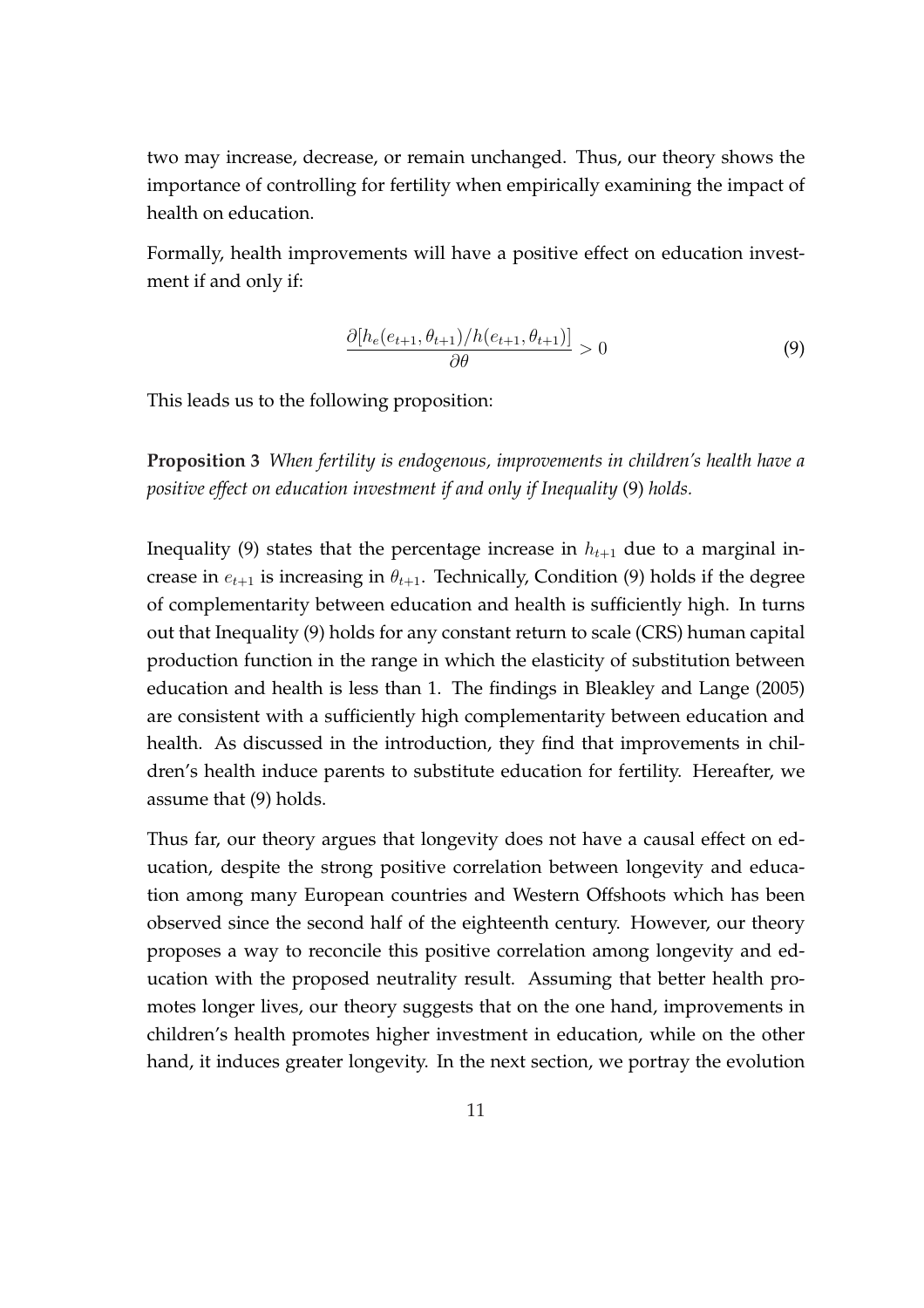of the economy from stagnation to growth that emphasizes the role of health and longevity in that process.

## **3 The Evolution of the Economy from Stagnation to Growth**

By the economic relations among longevity, health, fertility and education described in the previous section, we provide an alternative explanation for the transition from stagnation to growth.<sup>18</sup> In this respect, the current paper is related to the strand of the literature that explains the long run transition from stagnation to growth.<sup>19</sup>

To portray the the evolution of the economy, we build on three fundamental elements. The first element, as was established in (8) and (9), describes how health improvements raise the relative rate of return to human capital and hence induce parents to substitute quality for quantity of children. The second element relates the choice of parents regarding household consumption to the health of their children. Formally, assume that  $\theta_{t+1} = \theta(c_t)$  with  $\theta'(\cdot) > 0$  and  $\theta''(\cdot) < 0$ . These two elements generate a positive feedback loop inducing a rapid improvement in health accompanied by accelerated output growth via both: investments in education and reductions in fertility. The third element of the model is that better health at childhood positively affects longevity which generates more resources to be allocated to consumption as well as to children. Formally, assume that  $\pi_{t+1} = \pi(\theta_{t+1})$  with  $\pi'(\cdot) > 0$  and  $\pi''(\cdot) < 0$ .

Consider an economy in its early stages of development. The level of health is low, and the relative return to human capital is low as well. Parents have no incentives to invest in child quality and thus the optimal educational level is

 $18$ The formal derivation of the dynamic system and its properties are available for the authors upon request.

<sup>&</sup>lt;sup>19</sup>The economic development of Western Europe and the Western Offshoots over the long-run has been analyzed in the literature by Galor and Weil (2000), Jones (2001), Stokey (2001), Galor and Moav (2002), Lucas (2002), Hansen and Prescott (2002), Doepke (2004), among others. See Galor (2005) for a summary of these theories.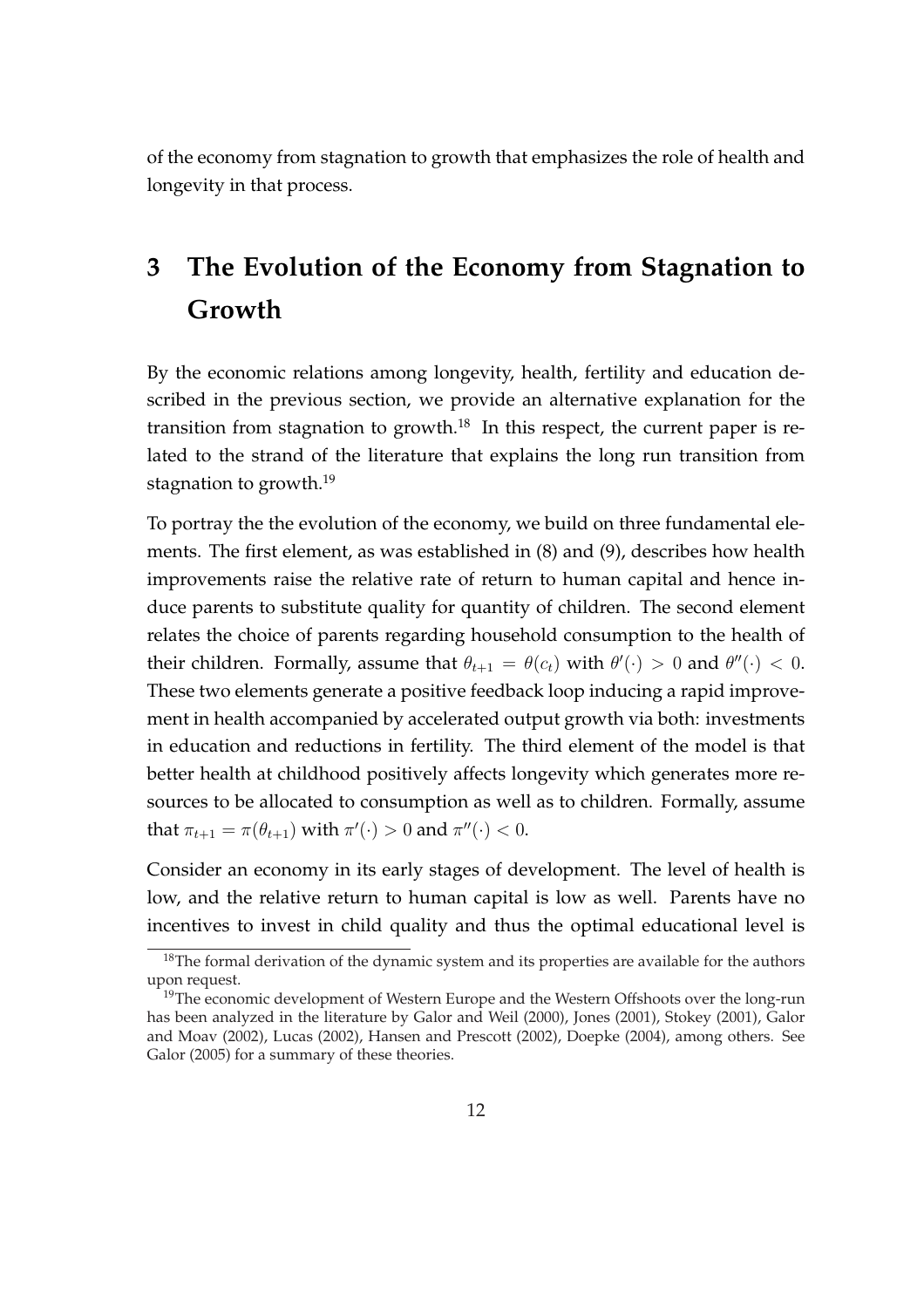stuck at a corner solution.<sup>20</sup> Hence, parents channel all the resources allocated to their children to quantity only.

However, along the transitional dynamics health improves through generations and so does longevity. As a result, households' budget constraints are being relaxed by the increase of the full income of parents. This higher full income enables parents to choose higher household consumption as well as higher investment in children. As long as the level of health is low enough to prevent investment in quality:  $\theta \leq \hat{\theta}$ , all the resources are allocated to quantity. Therefore, fertility increases along with a slight increase in the standard of living. As the standard of living grows, the health level in the economy grows as well, which, in turn, causes individuals to live longer.

As health improves sufficiently to induce positive investment in education:  $\theta > \theta$ , health improvements have two effects on fertility. On the one hand, improved health eases household's budget constraints through greater longevity, allowing parents to spend more resources on raising children. On the other hand, it induces a reallocation of these increased resources toward child quality. Thus, our model can provide an explanation for the concurrent increase in both: fertility and education observed in most of Western European countries circa the end of the nineteenth century. However, as the health status of the population becomes sufficiently high due to the growth in consumption, it triggers the modern growth regime: fertility starts its long run decline causing growth rates to accelerate.

## **4 Concluding Remarks**

Contrary to conventional wisdom, we argue that greater longevity may have contributed less than previously thought for the significant accumulation of human

 $20$ So far, we have assumed an interior solution for education. However, when focusing on the transition from stagnation to growth, it is desirable to widen the discussion to include corner solution in which education is zero. Formally, under some conditions on  $h(e, \theta)$ , for sufficiently low levels of  $\theta$ ,  $\frac{1}{\tau} > \frac{h_e(0, \theta_{t+1})}{h(0, \theta_{t+1})}$  $\frac{h_{e}(0,\theta_{t+1})}{h(0,\theta_{t+1})}$ . By (9), there exists  $\hat{\theta}$  such that for  $\theta \leq \hat{\theta}$  the optimal level of education is zero, while for  $\theta > \hat{\theta}$  the optimal level of education is positive and increasing in  $\theta$ .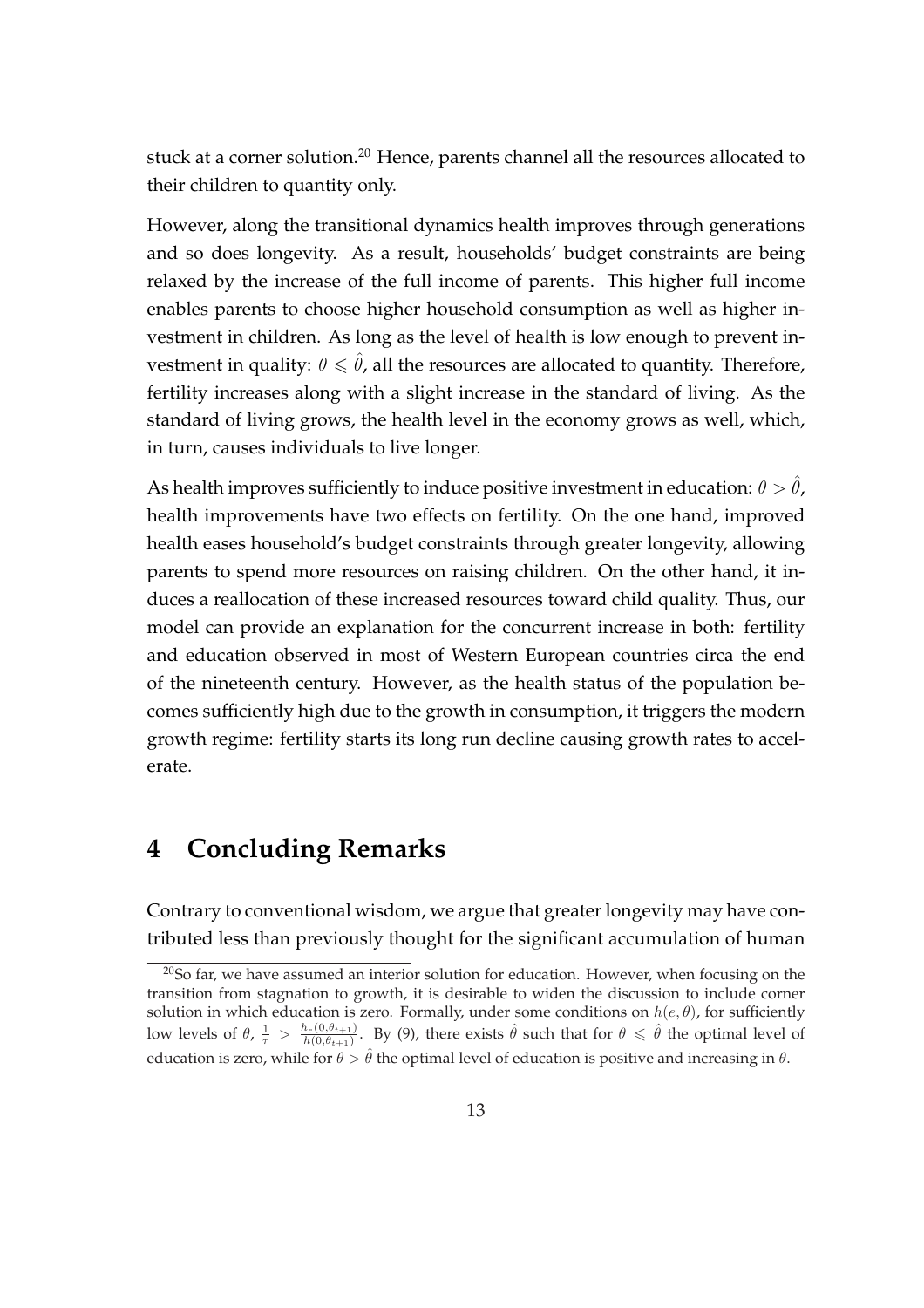capital during the transition from stagnation to growth. Two reasons are pointed out. First, we argue theoretically that greater longevity of children increases not only the returns on eduction but also the returns on fertility, leaving the relative return between quality and quantity unaffected. Therefore, longevity fails to induce a quantity quality tradeoff. Second, we provide evidence that despite the major gains in longevity that have been achieved over the last 150 years, the lifetime labor input of individuals has been declining. This evidence further questions the relevance of the Ben-Porath mechanism.

In contrast to longevity, we show that improvements in children's health can generate a quantity-quality tradeoff. This result has two implications. First, it suggests a new guideline for the empirical investigation of the relationship between health and education. In particular, our theory suggests that abstracting from fertility choice hides the true impact of health improvements on investment in education. Second, it proposes a way to reconcile the positive correlation among longevity and education by suggesting that on the one hand, improvements in children's health promotes higher investment in education, while on the other hand, it induces greater longevity. Finally, we demonstrate how an economy can evolve from stagnation to growth by emphasizing the role of health and longevity in that process.

## **References**

- **Acemoglu, Daron and Simon Johnson**, "Disease and Development: The Effect of Life Expectancy on Economic Growth," 2005. unpublished manuscript, MIT.
- **Alderman, Harold, Jere R. Behrman, Victor Lavy, and Rekha Menon**, "Child Health and School Enrollment-A Longitudinal Analysis," *Journal of Human Resources*, 2001, *36*, 185–205.
- **Basu, Kaushik**, "Child Labor: Cause, Consequence, and Cure ,with Remarks on International Labor Standards," *Journal of Economic Literature*, September 1999, *37* (3), 1083–1119.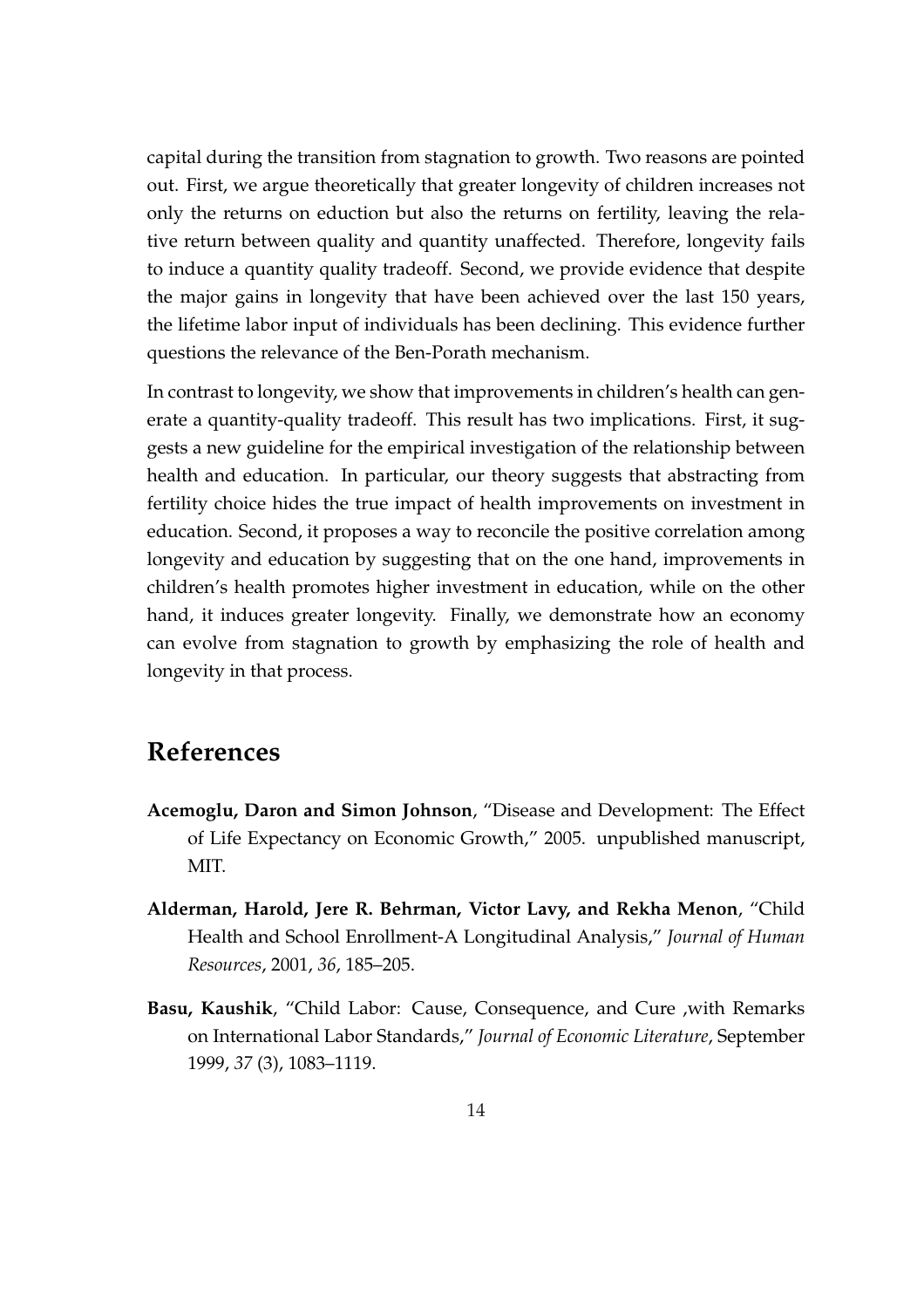- **Becker, Gary S.**, *A Treatise on the Family*, Cambridge, MA: Harvard University Press, 1991.
- **, Kavin M. Murphy, and Robert Tamura**, "Human Capital, Fertility, and Economic Growth," *Journal of Political Economy*, October 1990, *98* (5), S12– S37.
- **Behrman, Jere R. and Mark D Rosenzweig**, "Returns to Birthweight," *The Review of Economics and Statistics*, May 2004, *86* (2), 586–601.
- **Ben-Porath, Yoram**, "The Production of Human Capital and the Life Cycle of Earnings," *Journal of Political Economy*, August 1967, *75*, 352–365.
- **Bleakley, Hoyt**, "Disease and Development: Evidence from the American South," *Journal of the European Economic Association*, April-May 2003, *1*, 376– 386.
- **and Fabian Lange**, "Chronic Disease Burden and the Interaction of Education, Fertility and Growth," 2005. unpublished manuscript.
- **Boucekkine, Raouf, David de la Croix, and Omar Licandro**, "Vintage Human Capital, Demographic Trends, and Endogenous Growth," *Journal of Economic Theory*, 2002, *104*, 340–375.
- **, and \_\_\_**, "Early Mortality Decline at the Dawn of Modern Growth," *Scandinavian Journal of Economics*, 2003, *105*, 401–418.
- **Cervellati, Matteo and Uwe Sunde**, "Human Capital Formation, Life Expectancy and Process of Economic Development," *American Economic Review*, December 2005, *95* (5), 1653–1672.
- **Costa, Dora and Richard H. Steckel**, "Long-Term Trends in Health, Welfare, and Economic Growth in the United States," in Richard H. Steckel and R Floud, eds., *Health and Welfare during Industrialization*, Chicago, IL: University of Chicago Press, 1997, pp. 47–89.
- **de la Croix, David and Omar Licandro**, "Life Expectancy and Endogenous Growth," *Economics Letters*, 1999, *65*, 255–263.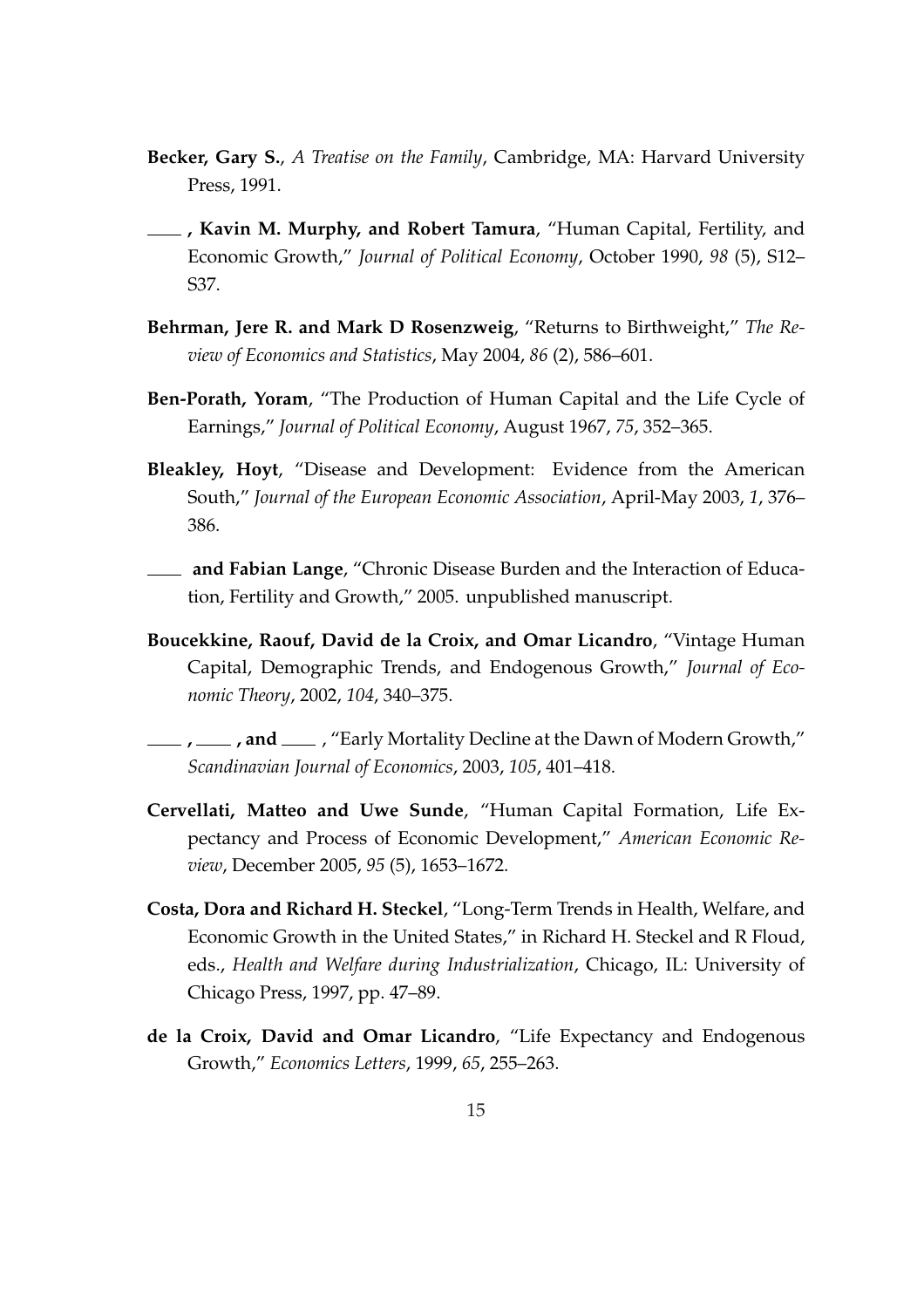- **Doepke, Matthias**, "Accounting for Fertility Decline During the Transition to Growth," *Journal of Economic Growth*, September 2004, *9* (3), 347–383.
- , "Child Mortality and Fertility Decline: Does the Barro-Becker Model Fit the Facts?," *Journal of Population Economics*, June 2005, *18* (2).
- **and Fabrizio Zilibotti**, "The Macroeconomics of Child Labor Regulation," *American Economic Review*, December 2005, *95* (5), 1492–1524.
- **Ehrlich, Isaac and Francis T Lui**, "Intergenerational Trade, Longevity and Economic Growth," *Journal of Political Economy*, October 1991, *99* (5), 1029–1059.
- **Flora, Peter, F. Kraus, and W Pfenning**, *State, Economy and Society in Western Europe 1815-1975*, Chicago, IL: St. James Press, 1983.
- **Fogel, Robert W.**, "Economic Growth, Population Theory, and Physiology: The Bearing of Long-Term Processes on the Making of Economic Policy," *American Economic Review*, 1994, *84* (3), 369–395.
- **Galor, Oded**, "From Stagnation to Growth: Unified Growth Theory," in Philip Aghion and Steven N. Durlauf, eds., *Handbook of Economic Growth*, Elsevier, 2005. forthcoming.
- **and David N. Weil**, "From Malthusian Stagnation to Modern Growth," *American Economic Review*, May 1999, *89* (2), 150–154.
- **and** Fopulation, Technology, and Growth: From Malthusian Stagnation to the Demographic Transition and Beyond," *American Economic Review*, September 2000, *90* (4), 806–828.
- **and Omer Moav**, "Natural Selection and the Origin of Economic Growth," *Quarterly Journal of Economics*, November 2002, *117* (4), 1113–1191.
- **Greenwood, Jeremy and Ananth Seshadri**, "The U.S. Demographic Transition," *American Economic Review*, May 2002, *92* (2), 153–159.
- **Hansen, G. and E. Prescott**, "Malthus to Solow," *American Economic Review*, September 2002, *92*, 1205–1217.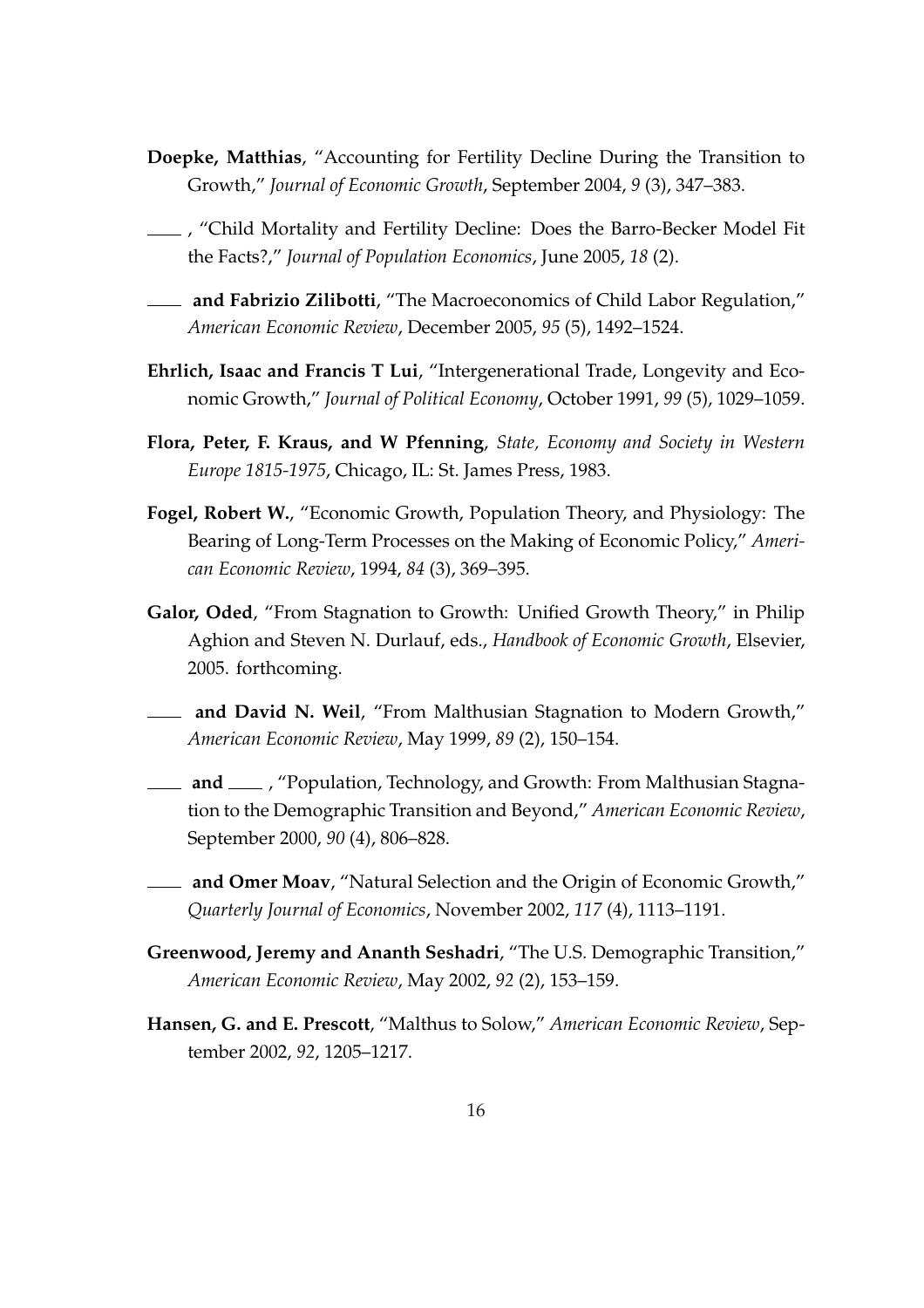- **Hazan, Moshe**, "Longevity and Lifetime Labor Input: Data and Implications," 2006. Unpublished manuscript, Hebrew University.
- **and Binyamin Berdugo**, "Child Labor, Fertility, and Economic Growth," *Economic Journal*, 2002, *112* (482), 810–828.
- **Jones, Charles**, "Was an Industrial Revolution Inevitable? Economic Growth over the Very Long Run," *Advances in Macroeconomics*, 2001, *1*, 1–43.
- **Kalemli-Ozcan, Sebnem**, "Does the Mortality Decline Promote Economic Growth?," *Journal of Economic Growth*, 2002, *7*, 411–439.
- **, Harl E. Ryder, and David N. Weil**, "Mortality Decline, Human Capital Investment, and Economic Growth," *Journal of Development Economics*, 2000, *62*, 1–23.
- **Lorentzen, Peter, John McMillan, and Romain Wacziarg**, "Death and Development," 2005. CEPR Discussion Paper 5246.
- **Lucas, Robert E.**, *Lectures on Economic Growth*, Cambridge, MA: Harvard University Press, 2002.
- **Matthews, Robert Charles Oliver, Charles Hilliard Feinstein, and Jhon C. Odling-Smee**, *British Economic Growth 1856-1973*, Stanford, CA: Stanford University Press, 1982.
- **Miguel, Edward and Michael Kremer**, "Worms: Identifying Impacts on Education and Health in the Presence of Treatment Externalities," *Econometrica*, January 2004, *72* (1), 159–217.
- **Moav, Omer**, "Cheap Children and the Persistence of Poverty," *Economic Journal*, 2005, *115* (500), 88–110.
- **Shastry, Gauri K. and David N. Weil**, "How Much of Cross-Country Income Variation is Explained by Health?," *Journal of the European Economic Association*, April/May 2003, *1* (2-3), 387–396.
- **Soares, Rodrigo R.**, "Mortality Reductions, Educational Attainment, and Fertility Choice," *American Economic Review*, June 2005, *95* (3), 580–601.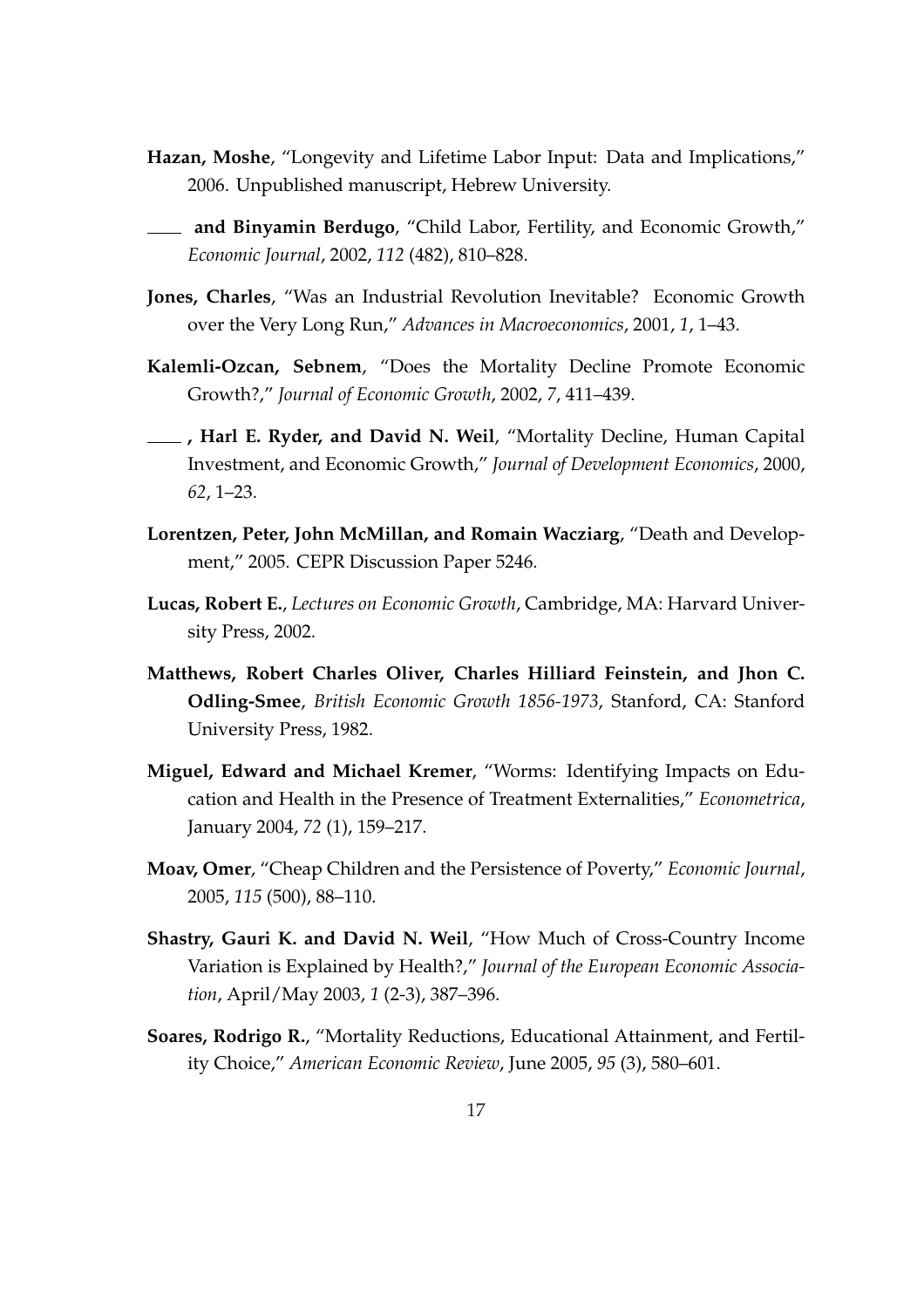- **Stokey, Nancy L.**, "A quantitative model of the British Industrial Revolution, 17801850," *CarnegieRochester Conference Series on Public Policy*, 2001, *55*, 55– 109.
- **US Bureau of the Census**, *Historical Statistics of the United States, Colonial Times to 1970*, Bicentennial Edition, 1975.